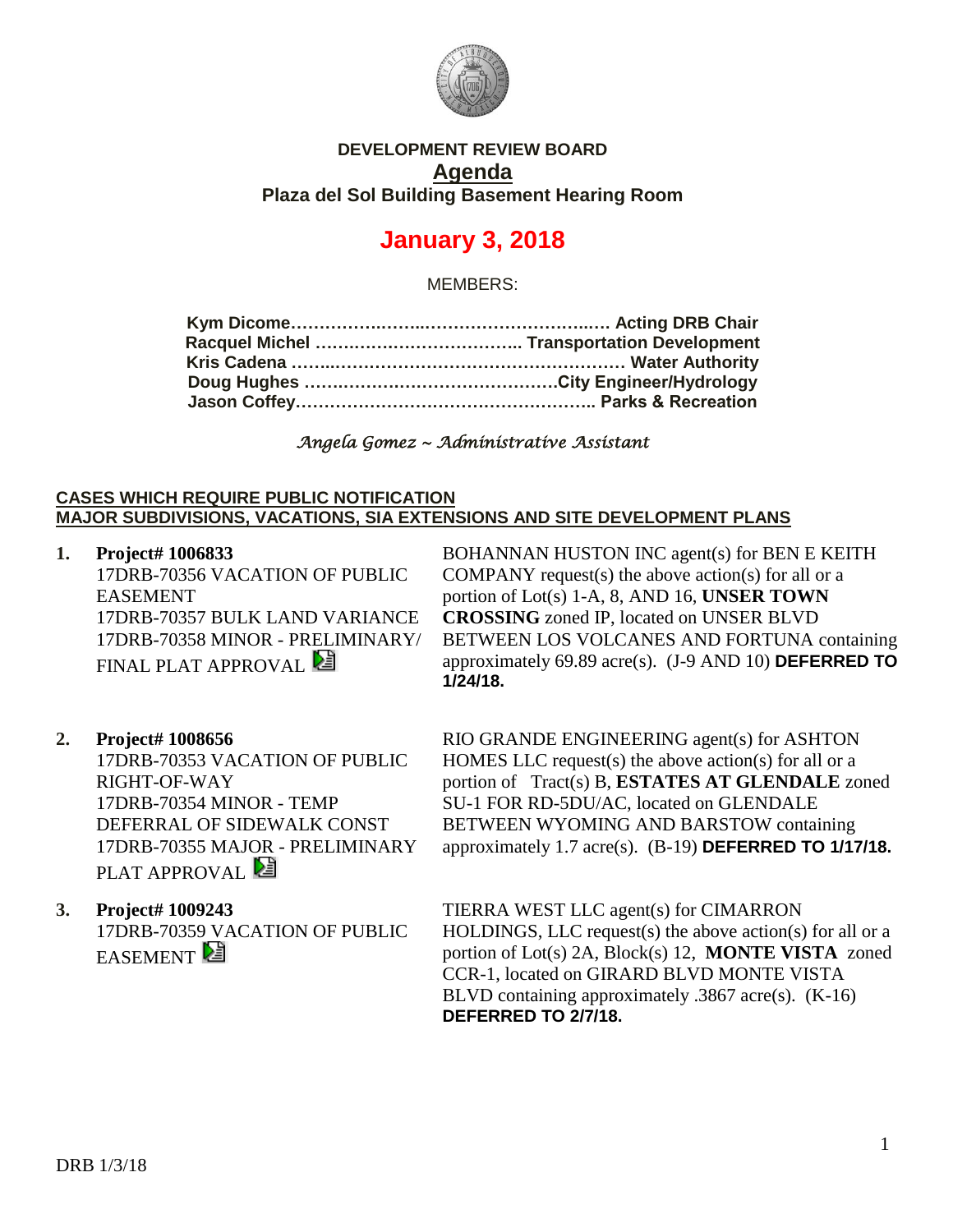**4. Project# 1010170**

17DRB-70349 VACATION OF PUBLIC EASEMENT 17DRB-70350 MINOR - PRELIMINARY/ FINAL PLAT APPROVAL

SURV-TEK INC agent(s) for ML DESTINY PLAZA, LLC request(s) the above action(s) for all or a portion of  $Tract(s)$ A-1, **LANDS OF BLACK DEVELOPMENT ONE** zoned C-2, located on COORS BLVD NW BETWEEN COORS BYPASS AND SEVEN BAR LOOP RD containing approximately .5228 acre(s). (B-14) **THE VACATION WAS APPROVED AS SHOWN ON EXHIBIT B IN THE PLANNING FILE PER SECTION 14-14-7-2(A) (1) AND (B) (1)(3) OF THE SUBDIVISION ORDINANCE. WITH THE SIGNING THE PRELIMINARY/FINAL PLAT WAS APPROVED WITH FINAL SIGN OFF DELEGATED TO THE WATER AUTHORITY AND TO PLANNING.**

**5. Project# 1011331** 17DRB-70346 SIDEWALK VARIANCE 17DRB-70347 SIDEWALK VARIANCE 17DRB-70304 MINOR - PRELIMINARY/ FINAL PLAT APPROVAL

ARCH + PLAN LAND USE CONSULTANTS agent(s) for JASON FILE request(s) the above action(s) for all or a portion of Lot(s) 1-A & 1-B, **ALVARADO GARDENS Unit(s) 1,** zoned RT/RA-2, located on 2311 & 2315 MATTHEW AVE NW containing approximately .6 acre(s). (G-13) *[Deferred from 12/13/17]* **DEFERRED TO 1/31/18.**

#### **SITE DEVELOPMENT PLANS (EPC FINAL SIGN-OFF) AMENDED PLANS AND MASTER DEVELOPMENT PLANS (CITY COUNCIL FINAL SIGN-OFF)**

**6. Project# 1003275** 17DRB-70377 MINOR - SITE PLAN for **BUILDING PERMIT** 

CONSENSUS PLANNING agent(s) for TOM MCCULLUM request(s) the above action(s) for all or a portion of Lot(s) A-2, **HERITAGE MARKET PLACE** zoned SU-2/SU-1 PLANNED OFFICE AND COMMERCIAL, located on SW COERNER OF LADER AND MARKET STREET containing approximately 1 acre(s). (H-10) **DEFERRED TO 1/10/18.**

**7. Project# 1004677** 17DRB-70376 EPC APPROVED SITE PLAN for BUILD PERMIT

MULLEN HELLER ARCHITECTURE agent(s) for COUNTRY CLUB PARTNERS, LLC request(s) the above action(s) for all or a portion of Lot(s) 5, **COUNTRY CLUB PLAZA SUBDIVISION** zoned SU-2 FOR CLD, located on LAGUNA BLVD SW BETWEEN CENTRAL AVE SW AND CHACOMA PL SW containing approximately 1.63 acre(s). (J-13) **DEFERRED TO 1/10/18.**

**8. Project# 1000032** 17DRB-70277 – SITE PLAN for **BUILDING PERMIT** 4G DEVELOPMENT AND CONSULTING agents for RED SHAMROCK 4 request the referernced/ above action for Lot 6, **COORS PAVILION** zoned SU-3, located on the northeast corner of ST JOSEPH'S DR NW and COORS BLVD NW containing approximately 1 acre. (G-11) *[Deferred from 11/8/17, 11/16/17, 12/13/17]* **INDEFINTELY DEFERRED.**